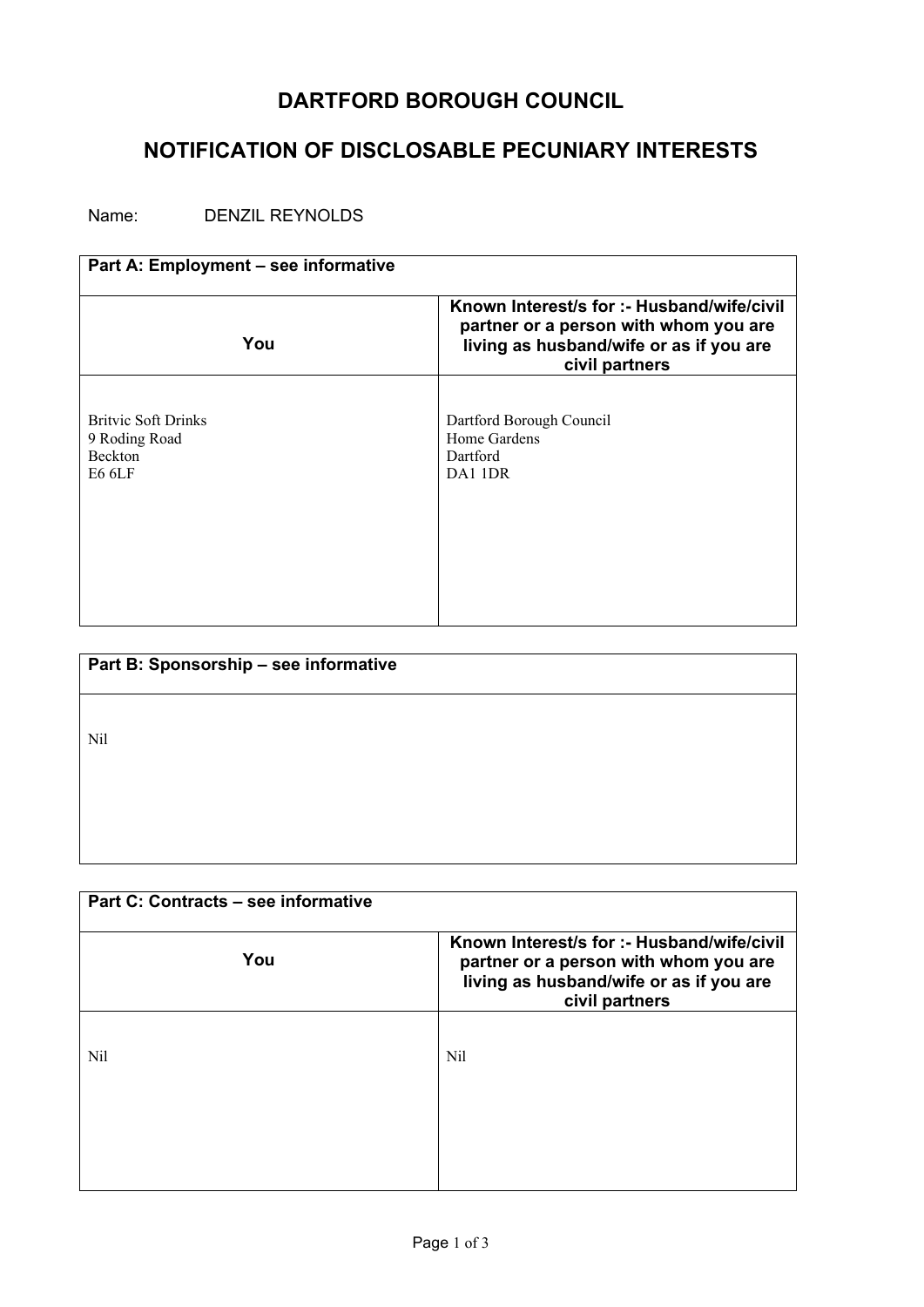| Part D: Land – see informative         |                                                                                                                                                  |
|----------------------------------------|--------------------------------------------------------------------------------------------------------------------------------------------------|
| You                                    | Known Interest/s for :- Husband/wife/civil<br>partner or a person with whom you are<br>living as husband/wife or as if you are<br>civil partners |
| 88 Havelock Road<br>Dartford<br>DA13JB | 88 Havelock Road<br>Dartford<br>DA13JB                                                                                                           |

| Part E: Licences - see informative |                                                                                                                                                  |
|------------------------------------|--------------------------------------------------------------------------------------------------------------------------------------------------|
| You                                | Known Interest/s for :- Husband/wife/civil<br>partner or a person with whom you are<br>living as husband/wife or as if you are<br>civil partners |
| Nil                                | Nil                                                                                                                                              |

| Part F: Corporate Tenancies - see informative |                                                                                                                                                   |
|-----------------------------------------------|---------------------------------------------------------------------------------------------------------------------------------------------------|
| You                                           | Known Interest/s for :- Husband/ wife/civil<br>partner or a person with whom you are<br>living as husband/wife or as if you are<br>civil partners |
| Nil                                           | Nil                                                                                                                                               |